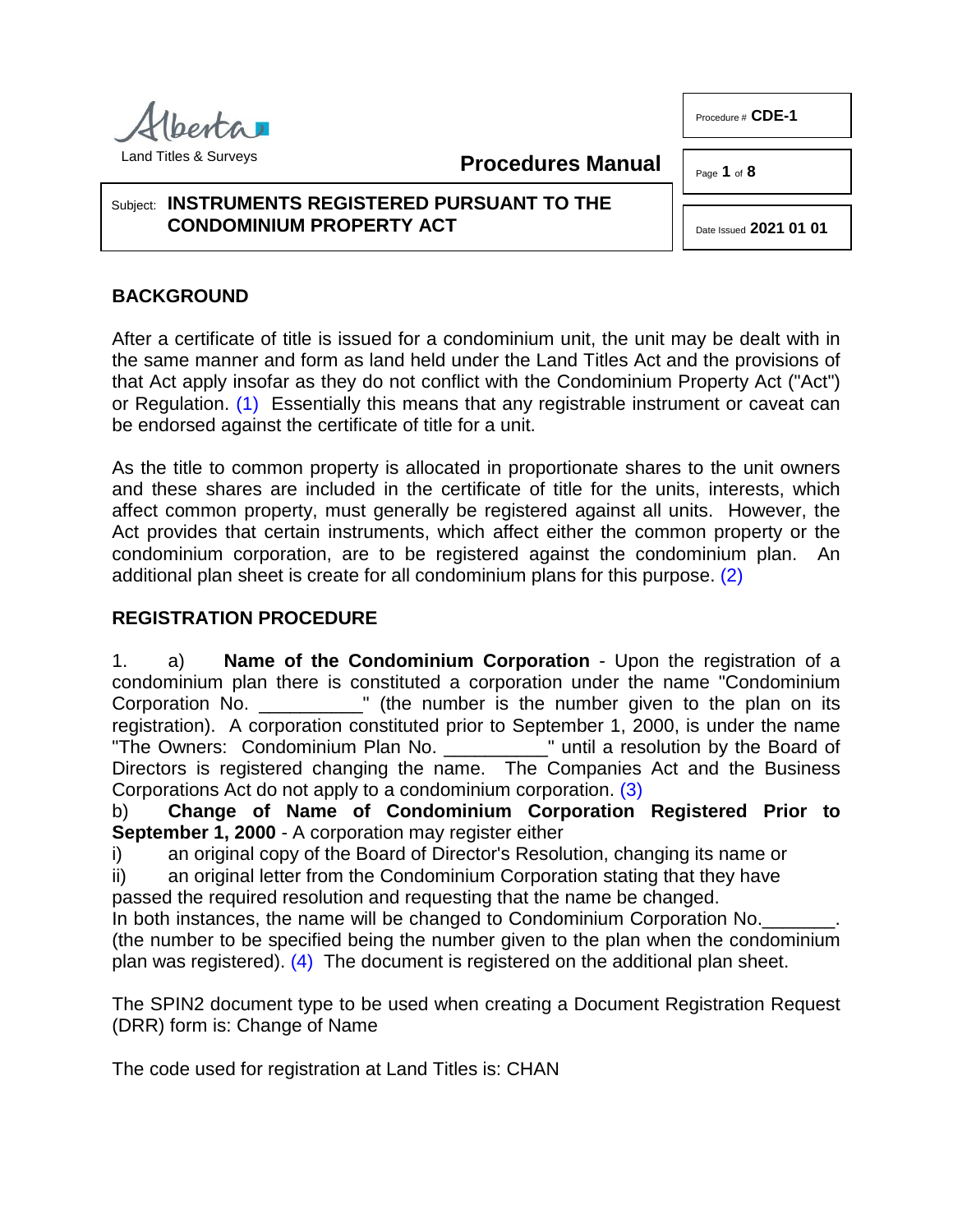| Date Issued 2021 01 01 |  |  |  |
|------------------------|--|--|--|
|------------------------|--|--|--|

2. a) **Execution Requirements** - Pursuant to section 161 of the Land Titles Act, only one signature under seal of the corporation is required for examination purposes. Although section 14 of Appendix 1 to the Act provides that documents executed by the condominium corporation are to be signed by two members of the board under seal of the corporation or that one signature is acceptable if it is indicated in the document that there are not more than two members of the corporation, the original by-laws as outlined in Appendix 1 can be amended to alter the number of signatories required. [\(Form 31.1\)](http://www.servicealberta.ca/pdf/ltmanual/FORM31.1.pdf) of the Land Titles Forms Regulation, affidavit verifying corporate signing authority, **is not an acceptable substitute for the corporate seal**.) b) As long as the name on the seal of the Condominium Corporation matches the name on the additional sheet, we can accept documents for registration, notwithstanding that the prescribed form makes reference to "Condominium Corporation No. \_\_\_\_\_\_\_

3. **Change of Address for Service** – A corporation may, by resolution of the board, change its address for service shown on the additional sheet using prescribed form [\(FORM 7\)](http://www.servicealberta.ca/pdf/ltmanual/CDE-1-FORM7.pdf) [\(5\)](#page-6-4) The fee in Tariff Item 11(1) is charged.

<span id="page-1-0"></span>The SPIN2 document type to be used when creating a Document Registration Request (DRR) form is: Change of Address

The code used for registration at Land Titles is: CHAA

4. **Notice of Change of Board Members** - A condominium corporation is to have a board of directors (Board) that is constituted in accordance with the by-laws of the corporation. A condominium corporation must register within 30 days from the conclusion of the annual general meeting a notice (stating the names and addresses of the members of the Board) in the prescribed form [\(FORM 8\).](http://www.servicealberta.ca/pdf/ltmanual/CDE-1-FORM8.pdf) A corporation may also register a notice (following a change in membership of the Board, the name of the member of the Board or the address of a member of the Board) in the prescribed form [\(FORM 8\).](http://www.servicealberta.ca/pdf/ltmanual/CDE-1-FORM8.pdf) An endorsement of the notice is made on the additional plan sheet. [\(6\)](#page-6-5) The fee in [Tariff item 11\(6\)](http://www.servicealberta.ca/pdf/ltmanual/APPENDIXI.pdf) is charged.

<span id="page-1-1"></span>The SPIN2 document type to be used when creating a Document Registration Request (DRR) form is: Change of Board Members

The code used for registration at Land Titles is: CCBM

<span id="page-1-4"></span><span id="page-1-3"></span><span id="page-1-2"></span>5. **Change of By-laws** - On the registration of a condominium plan, the by-laws of the corporation are those set forth in Appendix 1 of the Act.  $(7)$  If a corporation existed on May 16,1978 and that corporation was regulated by the by-laws as set forth in Appendix 2, Schedule A and B, it continues to be regulated by them until they are repealed or replaced by special resolution.  $(8)$  Any by-law may be amended, repealed or replaced by special resolution. A notice of the resolution in the prescribed form [\(FORM 3\)](http://www.servicealberta.ca/pdf/ltmanual/CDE-1-FORM3.pdf) must be registered and a memorandum made on the additional sheet. [\(9\)](#page-6-8) If there is an indication on either the DRR or a written request stating that a change of bylaws has completely replaced a previously registered by-laws, the previously registered by-laws should be discharged. The fee in Tariff item  $11(6)$  is charged.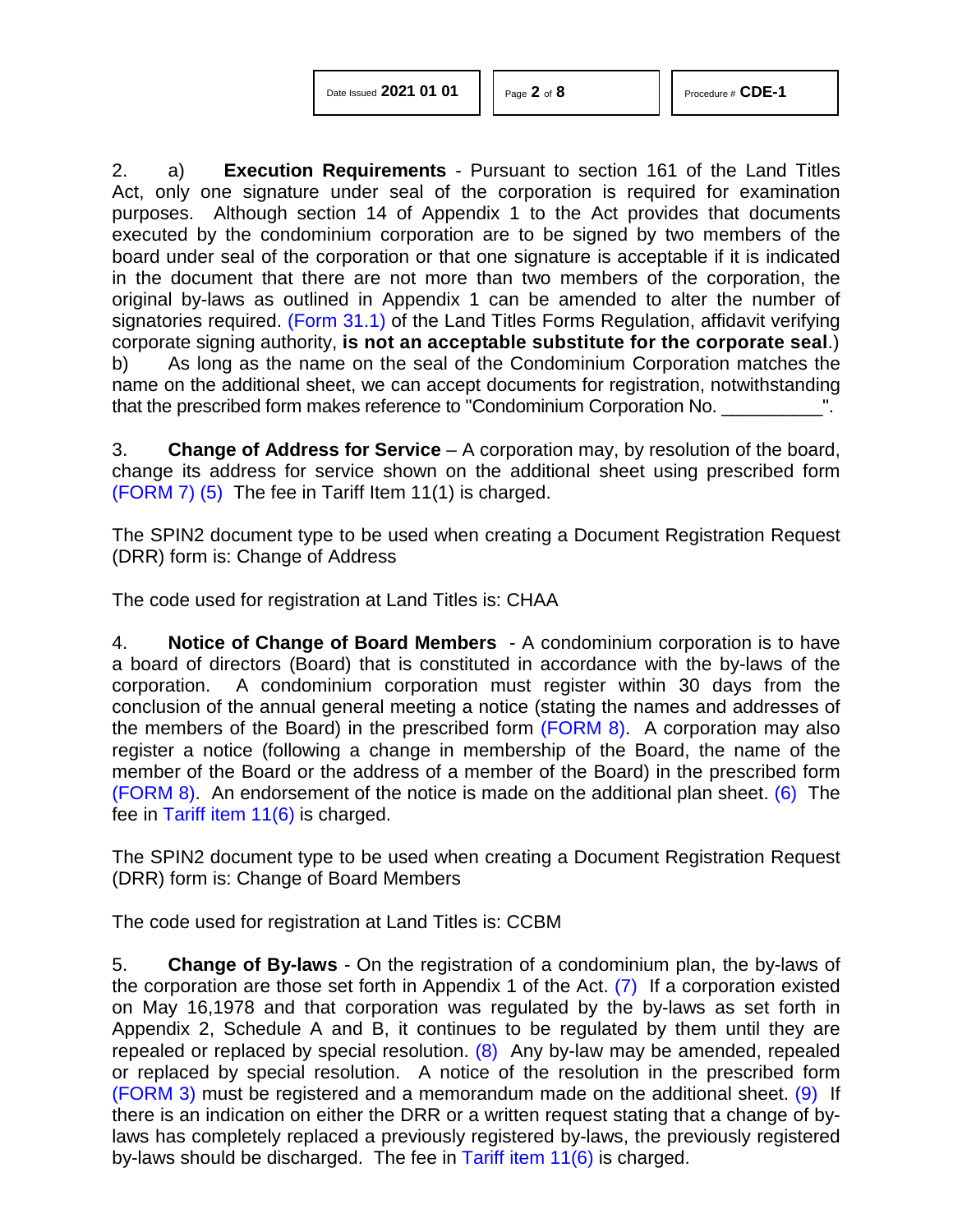| Date Issued 2021 01 01 |  |  |
|------------------------|--|--|
|                        |  |  |

The SPIN2 document type to be used when creating a Document Registration Request (DRR) form is: Change of By-Laws

The code used for registration at Land Titles is: CCBL

DISO *(if previous by-laws being replaced)*

6. **Conflict with bylaws** – Effective January 1, 2020, the Condominium Property Act and Regulations were amended. In order to bring the bylaws of a condominium corporation in conformity with the amendments, a corporation, no later than one year after the coming into force of these amendments, may by ordinary resolution amend any of its bylaws to ensure that its bylaws do not conflict with this Act or the Regulations. [\(10\)](#page-6-9) A Notice of Change of Bylaws for conformity with the Act and Regulations [\(FORM 3.1\)](http://www.servicealberta.ca/pdf/ltmanual/cde-1-form3.1.pdf) has been developed for use to register the change at Land Titles. The fee in Tariff item 11(6) is charged.

<span id="page-2-0"></span>The above does not apply to amending an existing bylaw that is not in conflict with the Act or Regulations nor to adding any new bylaws.

The SPIN2 document type to be used when creating a Document Registration Request (DRR) form is: Change of Bylaw

The code used for registration at Land Titles is: CCBL

7. **Standard Insurable Unit Descriptions -** If a condominium corporation adopts or amends a standard insurable unit description, the corporation may file a notice (Land Titles [\(FORM E\)](http://www.servicealberta.ca/pdf/ltmanual/CDE-1-FORME.pdf) containing the most current standard insurable unit description applicable to all classes of residential units. [\(11\)](#page-6-10) The fee in Tariff item 11(6) is charged.

<span id="page-2-1"></span>The SPIN2 document type to be used when creating a Document Registration Request (DRR) form is: Standard Insurable Unit

The code used for registration at Land Titles is: SIUD

<span id="page-2-2"></span>8. **Disposition of Common Property** - A share in the common property is not to be disposed of or become subject to a charge unless belonging to the unit of an owner and a disposition or a charge on a unit operates to dispose of or charge that share in the common property without express reference to it. [\(12\)](#page-6-11) Any document purporting to dispose of or charge common property independent of a unit is to be referred to the Surveys section.

<span id="page-2-3"></span>a) **Transfer or Lease of Common Property** - A corporation may transfer or lease all or part of the common property if the transfer or lease is accompanied by a certificate in the prescribed form [\(FORM 4\)](http://www.servicealberta.ca/pdf/ltmanual/CDE-1-FORM4.pdf) evidencing the passing of a special resolution of the owners and the giving of consents of all other persons having interests in the land comprised in the instrument. The transfer or lease does not require the execution of or consent by any person having an interest in the common property. [\(13\)](#page-6-12) Upon the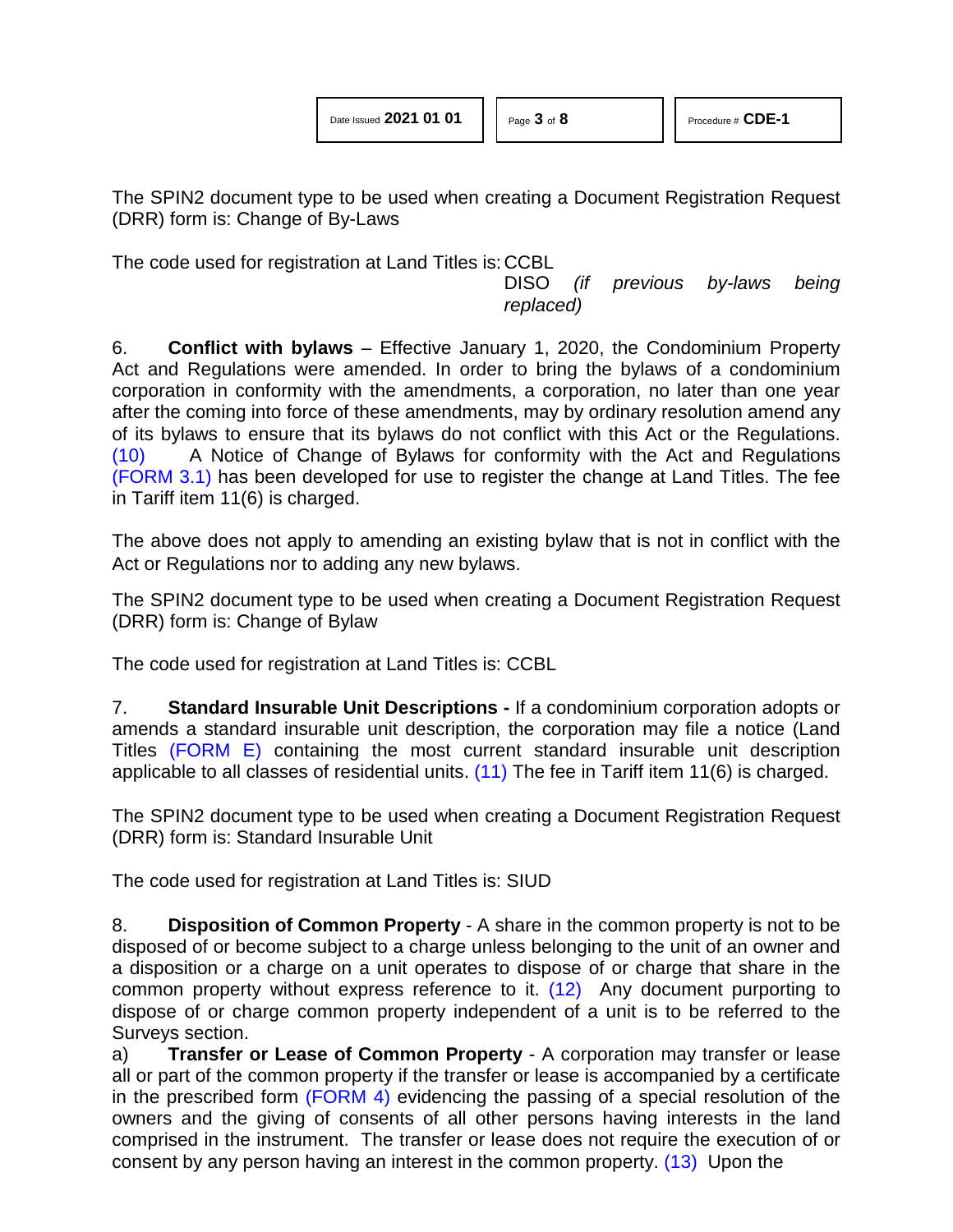<span id="page-3-0"></span>registration of a transfer, a new certificate of title is issued free of all instruments or caveats and the plan is amended by deleting from it the disposed common property. [\(14\)](#page-6-13) No memorandum of the transfer is made on the certificates of title to the units. Upon the registration of a lease, a memorandum is made on the additional sheet. No memorandum of the lease is made on the certificates of title to the units. The procedures respecting transfers, leases and subdivision of land apply.

b) **Lease of Exclusive Use Areas** - There is no provision in the Act to register a lease of an exclusive use area granted pursuant to section 50 unless section 49 is complied with.

<span id="page-3-1"></span>c) **Grant of Easement, Utility Right of Way or Restrictive Covenant Burdening the Common Property** - A corporation may execute an easement, a utility right of way (U.R.W.) or a restrictive covenant burdening the parcel [\(15\)](#page-6-14) which is registrable if the easement, U.R.W. or restrictive covenant is accompanied by a certificate of the corporation in the prescribed form [\(FORM 4\)](http://www.servicealberta.ca/pdf/ltmanual/CDE-1-FORM4.pdf) evidencing the passing of a special resolution of the owners and the giving of consents of all other persons having interests in the land comprised in the instrument. The grantor must be the condominium corporation. The consent to or execution of the grant by any person having an interest in the common property is not required to be endorsed on the document. Upon registration of an easement, U.R.W. or restrictive covenant, the appropriate memorandum is made on the additional sheet. [\(16\)](#page-6-15) The procedures on easements, U.R.W.'s and restrictive covenants apply.

d) **Grant of Easement or Restrictive Covenant Benefiting the Common Property** - A grant of an easement or a restrictive covenant benefiting the common property may be registered and a memorandum made on the additional sheet. For registration purposes, neither evidence nor a special resolution nor execution by the corporation is required. The grantee must be the condominium corporation. [\(17\)](#page-6-16)

9. **Termination of Condominium** - The condominium status may be terminated by registering a notice of termination in the prescribed form [\(FORM 5\).](http://www.servicealberta.ca/pdf/ltmanual/CDE-1-FORM5.pdf) [\(18\)](#page-6-17) The notice is to be referred to the Surveys section. Upon its registration, the following memorandum is endorsed on all the sheets including the additional sheet:

#### <span id="page-3-4"></span><span id="page-3-3"></span><span id="page-3-2"></span>"CONDOMINIUM STATUS TERMINATED BY 852123456"

The certificates of title to the units are cancelled and a new title is issued to the owners as tenants in common in shares proportional to the unit factors of their respective units subject to the instruments and caveats endorsed on the unit titles. All instruments endorsed on the additional sheet except notices of change of by-laws and change of directors are carried forward to the new title.

The effect of termination is to create one parcel of land. Therefore if more than one lot was cancelled under the condominium plan, a descriptive plan is required to consolidate the lots. A plan cancellation by-law is also acceptable if the lots are in the same plan and block. If only 1 lot was cancelled or lots shown on a plan registered prior to July 1, 1950 were cancelled, then the old legal description can be used to create the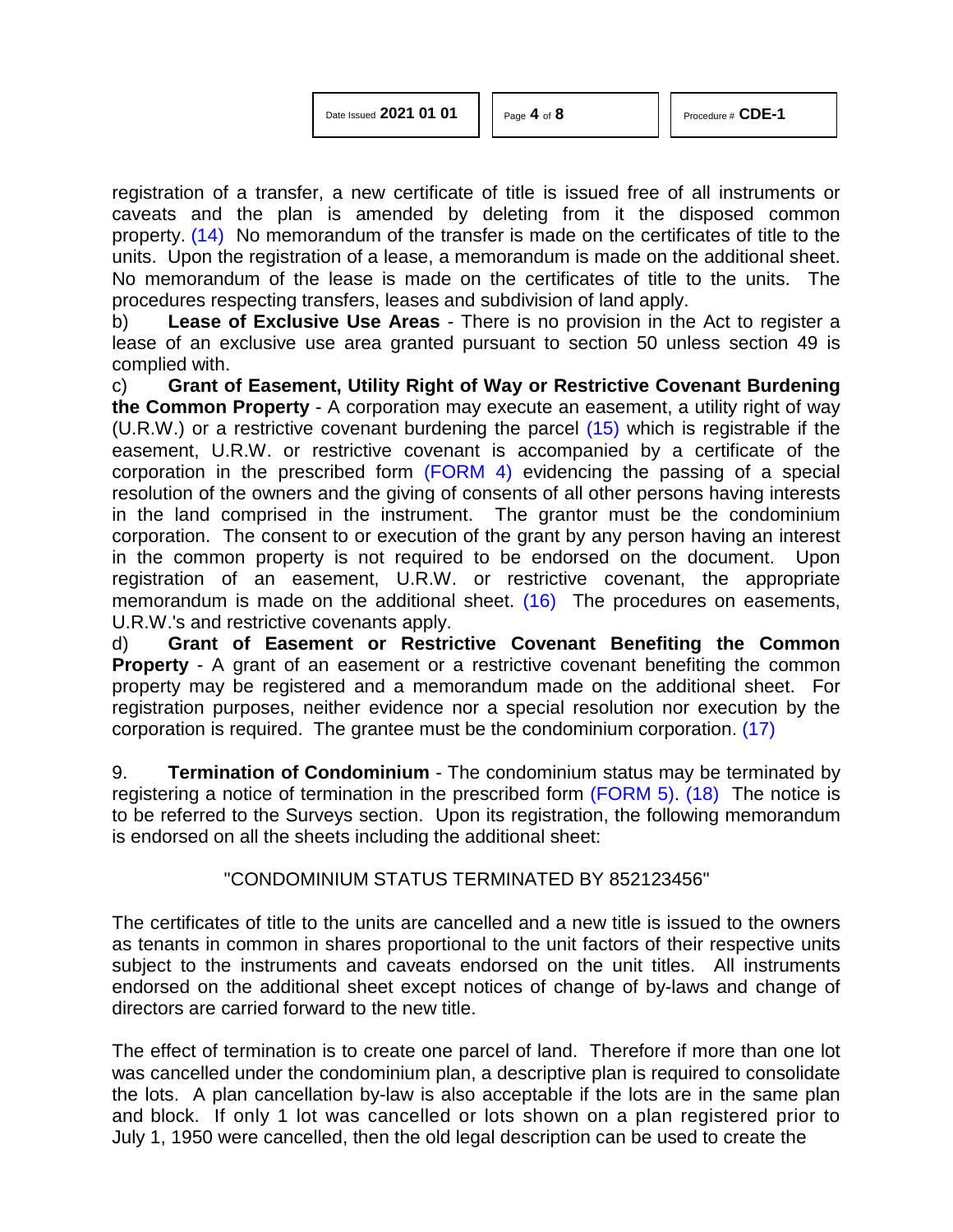new title. Subdivision approval is required if more than 1 title is required. The fee in [Tariff item 13](http://www.servicealberta.ca/pdf/ltmanual/APPENDIXI.pdf) is charged for each title after the first, which is cancelled.

The SPIN2 document type to be used when creating a Document Registration Request (DRR) form is: Termination of Statute Condo Status

The code used for registration at Land Titles is: TERC

10. **Sale of Property Upon the Termination of the Condominium Corporation** - When the condominium status is being terminated, the corporation may be directed by a special resolution of the board to transfer the parcel or any part of it. The transfer under seal of the corporation must be accompanied by a certificate in the prescribed form [\(FORM 4\)](http://www.servicealberta.ca/pdf/ltmanual/cde-1-form4.pdf) evidencing the passing of a special resolution of the owners and the giving of consents of all other persons having interest in the land comprised in the instrument. The execution or consent of any person having an interest in the parcel is not required to be endorsed on the transfer. Before the transfer may be registered, it must be referred to the Surveys section and a memorandum of termination as shown in item 7 endorsed on all sheets including the additional sheet. Upon registration of the transfer, the certificates of title to the units are cancelled and a new certificate of title using the legal description of the parcel prior to the registration of the condominium plan is issued to the transferee free of any instruments or caveats.

11. **Caveat by Corporation for Unpaid Contribution to the Expenses of the Corporation Levied on the Owner** - A condominium corporation may file a caveat against the certificate of title to an owner's unit for the amount of the unpaid contribution to expenses of the corporation levied against the owner (usually referred to as condominium fees). [\(19\)](#page-6-18) This includes interest on the unpaid balance of a contribution owing and a deposit levied under section 53(3) against an owner who rents his residential unit. [\(20\)](#page-6-19) The charge created has the same priority from the date of registration as a mortgage under the Land Titles Act and may be enforced in the same manner as a mortgage. [\(21\)](#page-6-20) The fee for filing the caveat is based on the amount of the unpaid contributions. [\(22\)](#page-6-21)

12. **Order Appointing an Administrator** - A certified copy of a court order appointing an administrator may be registered.  $(23)$  The title is endorsed with the following:

> <span id="page-4-5"></span><span id="page-4-4"></span><span id="page-4-3"></span><span id="page-4-2"></span><span id="page-4-1"></span><span id="page-4-0"></span>"ORDER APPOINTING JOHN SMITH AS ADMINISTRATOR OF CONDOMINIUM CORPORATION" [\(24\)](#page-6-23)

On the registration of any subsequent document, the order is checked to ensure that the proper party has executed the instrument on behalf of the condominium corporation. The fee in [Tariff item 11\(6\)](http://www.servicealberta.ca/pdf/ltmanual/APPENDIXI.pdf) is charged.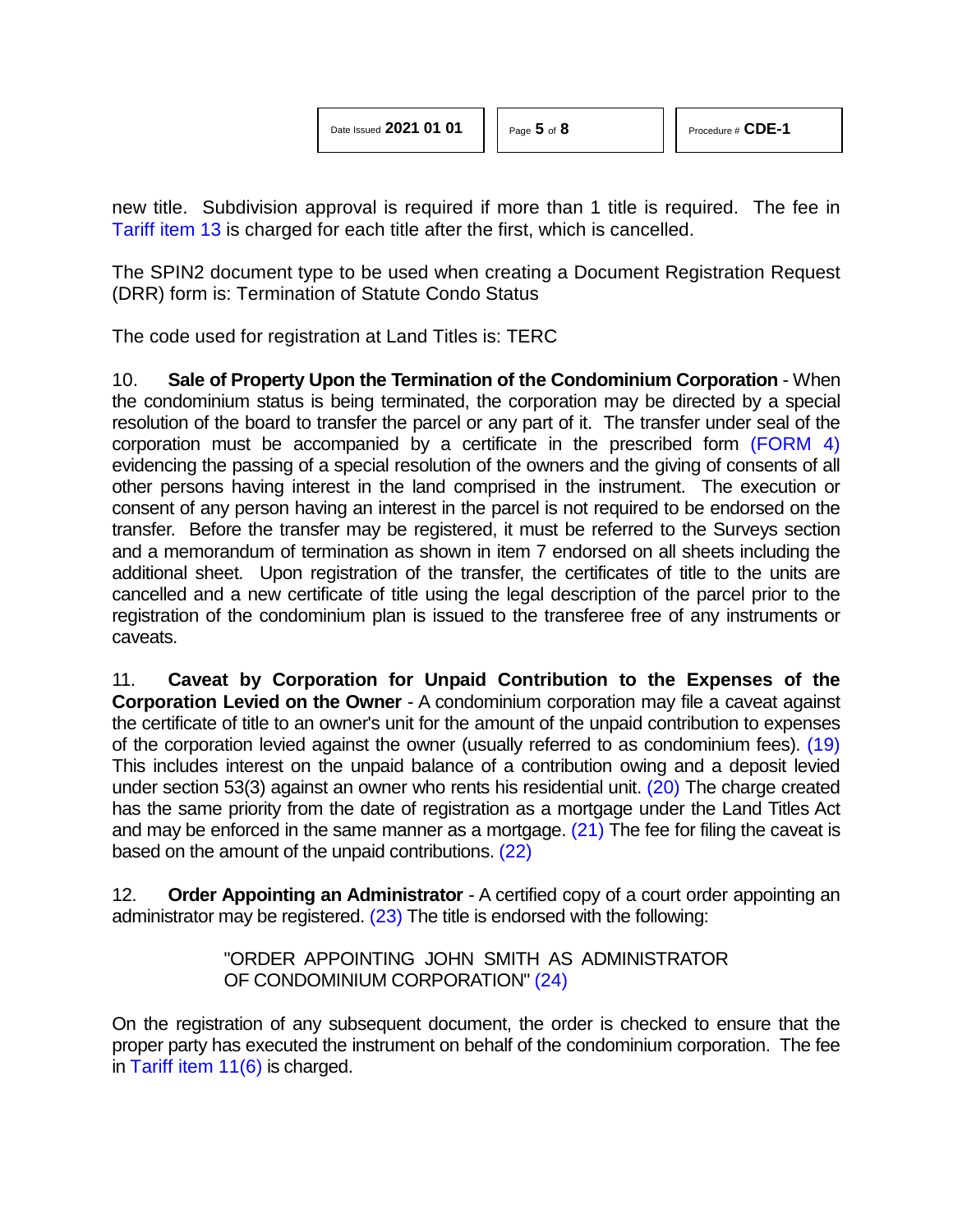<span id="page-5-1"></span><span id="page-5-0"></span>

The SPIN2 document type to be used when creating a Document Registration Request (DRR) form is: Order-Endorsement

The code used for registration at Land Titles is: ORDE

13. **Builders' Lien** - If the owner of a condominium unit or the condominium corporation requests that work be done or materials be furnished to that unit, the lien is registered against the individual owner's certificate of title. If the condominium corporation requests that work be done or materials be furnished for the benefit of the common property generally, the lien is registered against the additional sheet. When a lien is registered against the additional sheet, a partial discharge as it pertains to the owner's unit and the owner's share in the common property may be registered. See procedure under [BUL-1.](http://www.servicealberta.ca/pdf/ltmanual/BUL-1.pdf) [\(25\)](#page-6-24)

14. **Writs of Enforcement** - Writs of Enforcement against a condominium corporation are endorsed on the additional sheet. See procedure under [WRE-1.](http://www.servicealberta.ca/pdf/ltmanual/WRE-1.pdf) [\(26\)](#page-6-25)

<span id="page-5-2"></span>15. **Caveat on Common Property** - A caveat in respect of common property is not accepted for registration against the additional sheet but may be registered against the unit titles. [\(27\)](#page-7-0)

16. **Amendment of Condominium Plan Regarding Doors and Windows** - A corporation registered prior to September 1, 2000 may before September 1, 2002 register a special resolution amending the condominium plan so that the doors and windows cease to be part of common property and become a part of the unit. [\(28\)](#page-7-1)

<span id="page-5-4"></span><span id="page-5-3"></span>17. **Consolidation of Units** – No more than one unit may be included in each certificate of title. [\(29\)](#page-7-2)

Pursuant to the Condominium Property Regulation, the owners who wish to consolidate 2 or more units into one consolidated unit must give notice of the proposed consolidation to the board and to the holders of any interests registered against the certificates of title to the units [\(30\)](#page-7-3)

<span id="page-5-6"></span><span id="page-5-5"></span>Upon obtaining approval of the board, units may be consolidated by submitting a [\(FORM F\)](http://www.servicealberta.ca/pdf/ltmanual/cde-1-formf.pdf) stating that the consolidation of units was approved by the Condominium Board, signed by the Director under seal of the Condominium Corporation. [\(31\)](#page-7-4) The certificates of title to the units affected by the consolidation are cancelled and a new certificate of title is issued for the consolidated units. The next available unit number in the condominium plan is assigned to the new unit.

<span id="page-5-7"></span>When the registered instruments or caveats on the certificates of title of the affected units are not identical, consent is to be provided by the holder of the uncommon interests. [\(32\)](#page-7-5)

<span id="page-5-8"></span>An endorsement is made on the original plan and the additional sheet indicating that the units have been consolidated. [\(33\)](#page-7-6)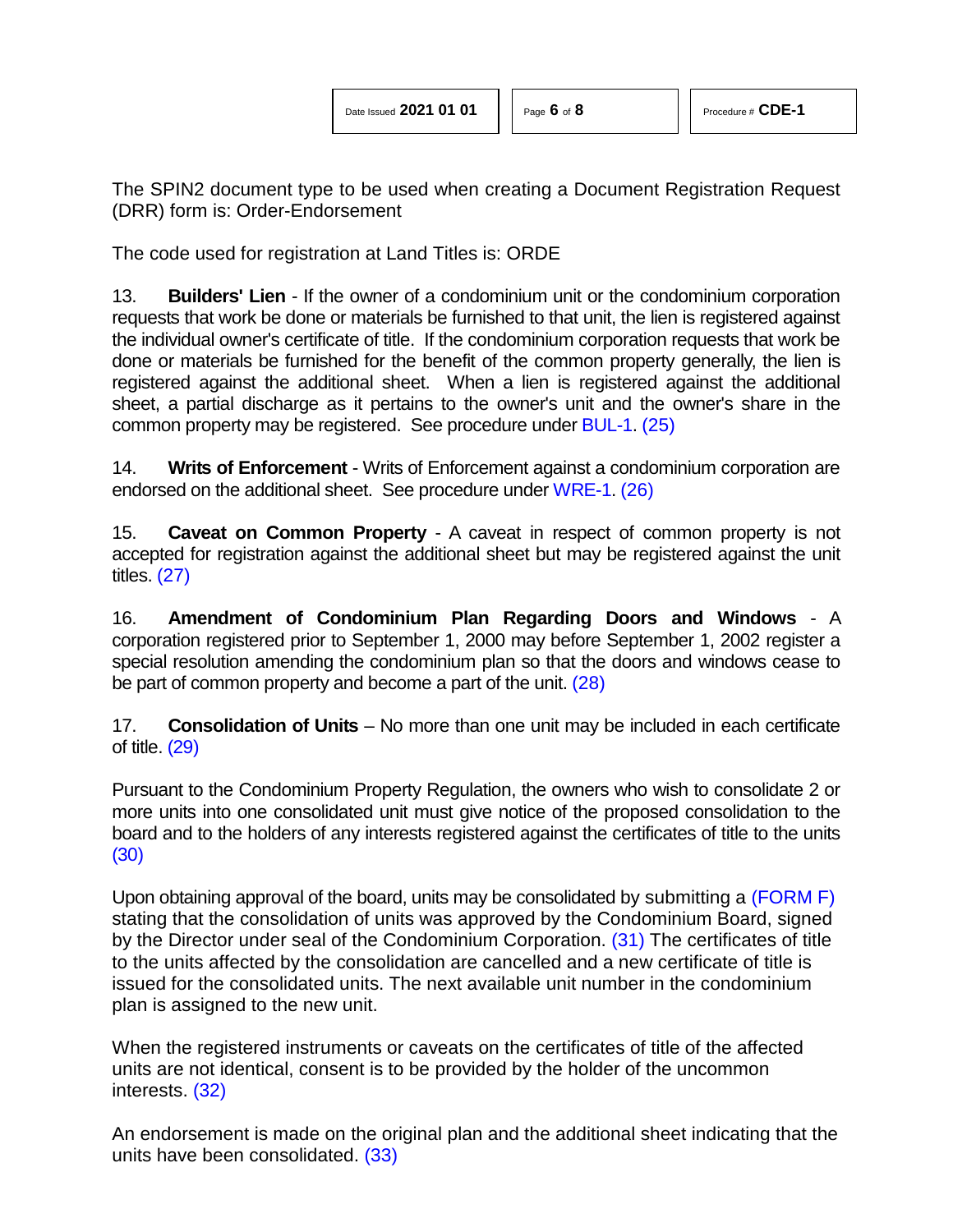The SPIN2 document type to be used when creating a Document Registration Request (DRR) form is: Consolidation of Titles

The code used for registration at Land Titles is: COTP

**17.1 Common property affected by Consolidation -** If the external boundaries of the proposed consolidated unit are to be different than the external boundaries of the existing units that are being consolidated as shown on the existing condominium plan, a consolidation plan prepared by an Alberta Land Surveyor will be required in order to consolidate the units. [\(34\)](#page-7-7)

<span id="page-6-27"></span><span id="page-6-26"></span>If common property is affected by the consolidation of the units, section 49 of the Condominium Property Act must be complied with insofar as it affects the common property**.** [\(35\)](#page-7-8)

## **STATUTES AND CASE REFERENCES**

Statute references are to the Condominium Property Act, R.S.A. 2000, c. C-22, unless otherwise indicated.

- <span id="page-6-0"></span>[1.](#page-0-0) s. 5
- <span id="page-6-1"></span>[2.](#page-0-1) s. 10, Condominium Property Regulation, Alberta Regulation 168/2000
- <span id="page-6-2"></span>[3.](#page-0-2) s. 25
- <span id="page-6-3"></span>[4.](#page-0-3) s. 62, S.A. 1996, c. 12
- <span id="page-6-4"></span>[5.](#page-1-0) s. 73
- <span id="page-6-5"></span>[6.](#page-1-1) s. 28; s.10, Condominium Property Regulation
- <span id="page-6-6"></span>[7.](#page-1-2) s. 33
- <span id="page-6-7"></span>[8.](#page-1-3) s. 1(x), s. 34
- <span id="page-6-8"></span>[9.](#page-1-4) s. 32; s. 10 and 12, Condominium Property Regulation
- <span id="page-6-9"></span>[10.](#page-2-0) s. 34.1
- <span id="page-6-10"></span>[11.](#page-2-1) s. 61.2, Condominium Property Regulation
- <span id="page-6-11"></span>[12.](#page-2-2) s. 6(3)
- <span id="page-6-12"></span>[13.](#page-2-3) s. 49
- <span id="page-6-13"></span>[14.](#page-3-0) s. 14, Condominium Property Regulation
- <span id="page-6-14"></span>[15.](#page-3-1) s. 52
- <span id="page-6-15"></span>[16.](#page-3-2) s. 14, Condominium Property Regulation
- <span id="page-6-16"></span>[17.](#page-3-3) s. 51
- <span id="page-6-17"></span>[18.](#page-3-4) s. 60
- <span id="page-6-18"></span>[19.](#page-4-0) s. 39(7)
- <span id="page-6-19"></span>[20.](#page-4-1) s. 41
- <span id="page-6-20"></span>[21.](#page-4-2) s. 39(8) and (9)
- <span id="page-6-21"></span>[22.](#page-4-3) s. 133, Land Titles Act, R.S.A. 2000, c. L-4
- <span id="page-6-22"></span>[23.](#page-4-4) s. 58
- <span id="page-6-23"></span>[24.](#page-4-5) s. 15, Condominium Property Regulation
- <span id="page-6-25"></span><span id="page-6-24"></span>[25.](#page-5-0) s. 78